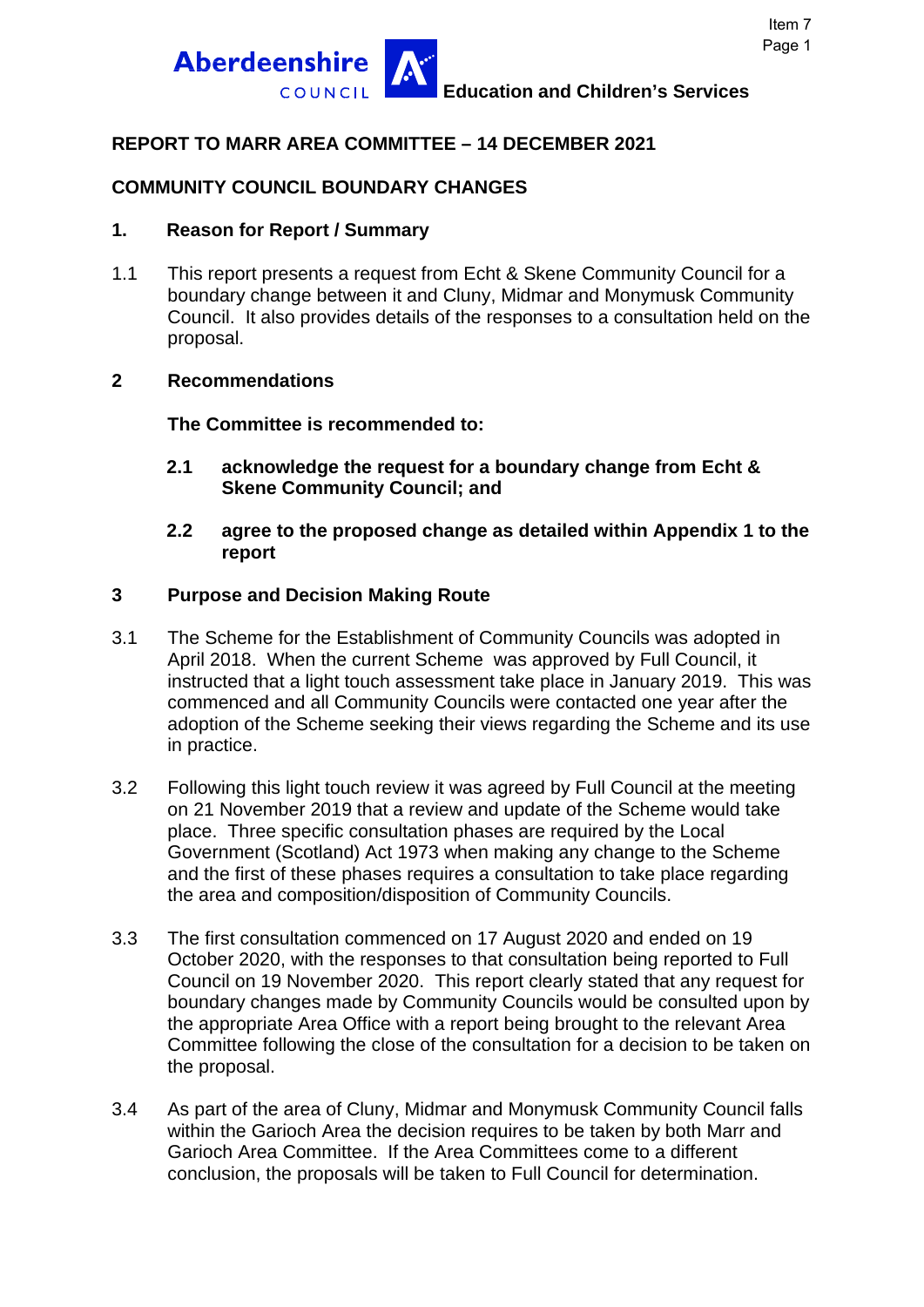### **4 Discussion**

4.1 As part of the consultation for stage 1 of the review of the Scheme a request was submitted by Echt and Skene Community Council (ESCC) for a change to its boundary. The reasons for the proposed boundary change provided by Echt and Skene Community Council were:-

Echt and Skene Community Council believes the boundaries should be adjusted so that the area to the north of Dunecht village becomes part of ESCC rather than Cluny, Midmar and Monymusk CC. It makes more sense for this area to be part of ESCC since:

- 1. Bid site GR094 was proposed as an extension of Dunecht village for the 2017 and 2021 LDPs
- 2. Parents at Dunecht School are currently seeking to create a new core path to provide a safe route to school along the north side of the Kinnernie Burn with a potential extension to Lyne of Skene as well.
- 3. The properties within this area are within the catchment for Dunecht School and the residents take part in community activities in Lyne of Skene and Dunecht.

We feel that the houses at Hill of Corskie, Bogentory and all of those along the B977 between Dunecht and Lyne of Skene should be in Echt & Skene, along with Castle Fraser Moss. Our suggested re-drawing of the boundary is shown in **Appendix 1**.

- 4.2 The consultation for the change of boundaries was delayed firstly through a decision not to consult in a particularly difficult period of the Covid-19 pandemic and then as a result of staffing pressures in the Garioch Area Office. Contact was made with the Chairs of both Community Councils to make them aware of the consultation and discuss arrangements. The consultation commenced on 7 October 2021 for a period of just over 6 weeks and closed on Friday 19 November 2021. This consultation was promoted through social media channels and by the Community Councils in their local areas.
- 4.3 At the close of the consultation on 19 November only 2 responses had been received. Both responses indicated that they were in agreement with the proposals and both came from residents in the Echt & Skene Community Council area. One comment was received, "The boundary change seems very sensible since Dunecht is a major centre in the ESCC jurisdiction"
- 4.4 Cluny, Midmar and Monymusk Community Council has indicated that it is supportive of the proposed boundary change with Echt & Skene Community Council
- 4.5 As previously indicated the Monymusk area of Cluny, Midmar and Monymusk Community Council falls within the Marr Area, but the proposed change of boundary only affects land adjacent to Dunecht which falls entirely within the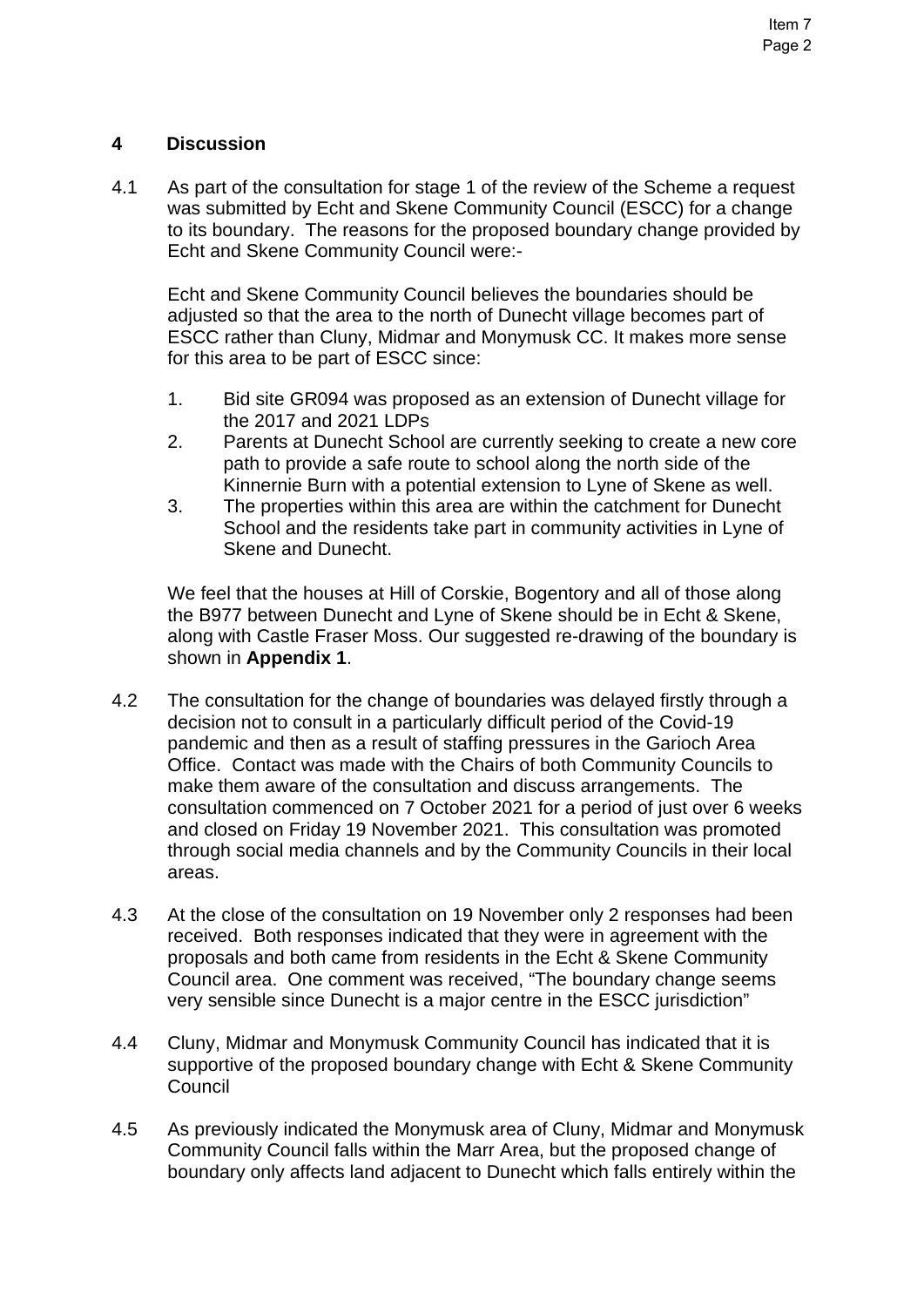Garioch Area. The proposed change will result in a small number of residences previously represented by Cluny, Midmar and Monymusk Community Council being represented by Echt and Skene Community Council instead. There proposed change is contained within Electoral Ward 13 – Westhill and District and would have no impact on Councillor representation on either Community Council.

- 4.6 Reference is made in the submission from Echt and Skene Community Council to the bid site in the Local Development Plan. Although not included as an allocated site in the current or emerging Local Development Plan, Officers in the Planning Service have confirmed that it would be seen as an area of land that could reasonably be considered for future expansion of Dunecht, should a need arise.
- 4.7 Given all of the information provided and the relatively small scale changes proposed, it is recommended that the Area Committee agrees to the change of boundary as proposed.

#### **5 Council Priorities, Implications and Risk**

5.1 This report helps delivery strategic priority Our Environment – Resilient communities having the right people in the right place.

| <b>Subject</b>           | <b>Yes</b> | <b>No</b> | N/A |
|--------------------------|------------|-----------|-----|
| Financial                |            | X         |     |
| <b>Staffing</b>          |            | X         |     |
| Equalities and           |            | X         |     |
| <b>Fairer Duty</b>       |            |           |     |
| Scotland                 |            |           |     |
| Children and             |            |           | X   |
| Young People's           |            |           |     |
| Rights and               |            |           |     |
| Wellbeing                |            |           |     |
| <b>Climate Change</b>    |            |           | X   |
| and Sustainability       |            |           |     |
| Health and               |            |           | X   |
| Wellbeing                |            |           |     |
| <b>Town Centre First</b> |            |           | χ   |

5.2 The table below shows whether risks and implications apply

- 5.3 There are no direct staffing or financial implications.
- 5.4 The screening section as part of Stage One of the Integrated Impact Assessment process has not identified the requirement for any further detailed assessments to be undertaken as the proposals would see the representative community council change for a small number of properties in and area close to Dunecht. Residents will still have access to a Community Council and there is no change to access to services and amenities.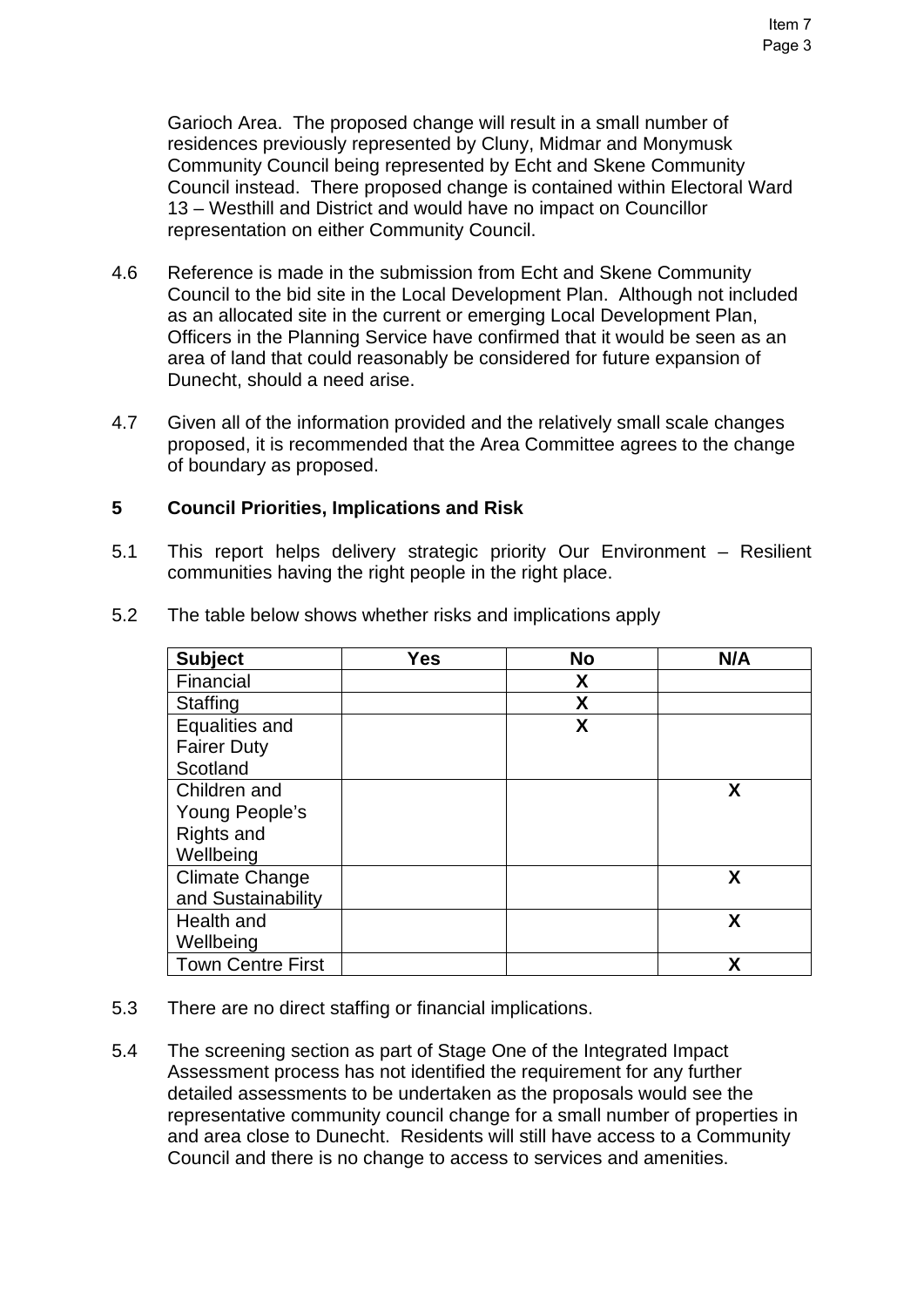5.5 No risks have been identified as a result of the proposals in this report.

#### **6 Scheme of Governance**

- 6.1 The Head of Finance and Monitoring Officer within Business Services have been consulted in the preparation of this report and their comments are incorporated within the report and they are satisfied that the report complies with the [Scheme of Governance](https://www.aberdeenshire.gov.uk/council-and-democracy/scheme-of-governance/) and relevant legislation.
- 6.2 This Committee is able to consider and take a decision on this item in terms of Section B.3.1 of the List of Committee Powers in Part 2A of the Scheme of Governance as it relates to changes to Community Council boundaries within its Area. However, as Cluny Midmar and Monymusk Community Council area covers more than one area, namely Marr and Garioch, if both the Marr and Garioch Area Committees do not accord in their decisions on the proposal the item shall be referred to Full Council for determination.

#### **Laurence Findlay Director of Education and Children's Services**

Report prepared by Alison Cumming, Area Committee Officer Date: 23 November 2021

#### **List of Appendices**

Appendix 1 – Map of proposed boundary change